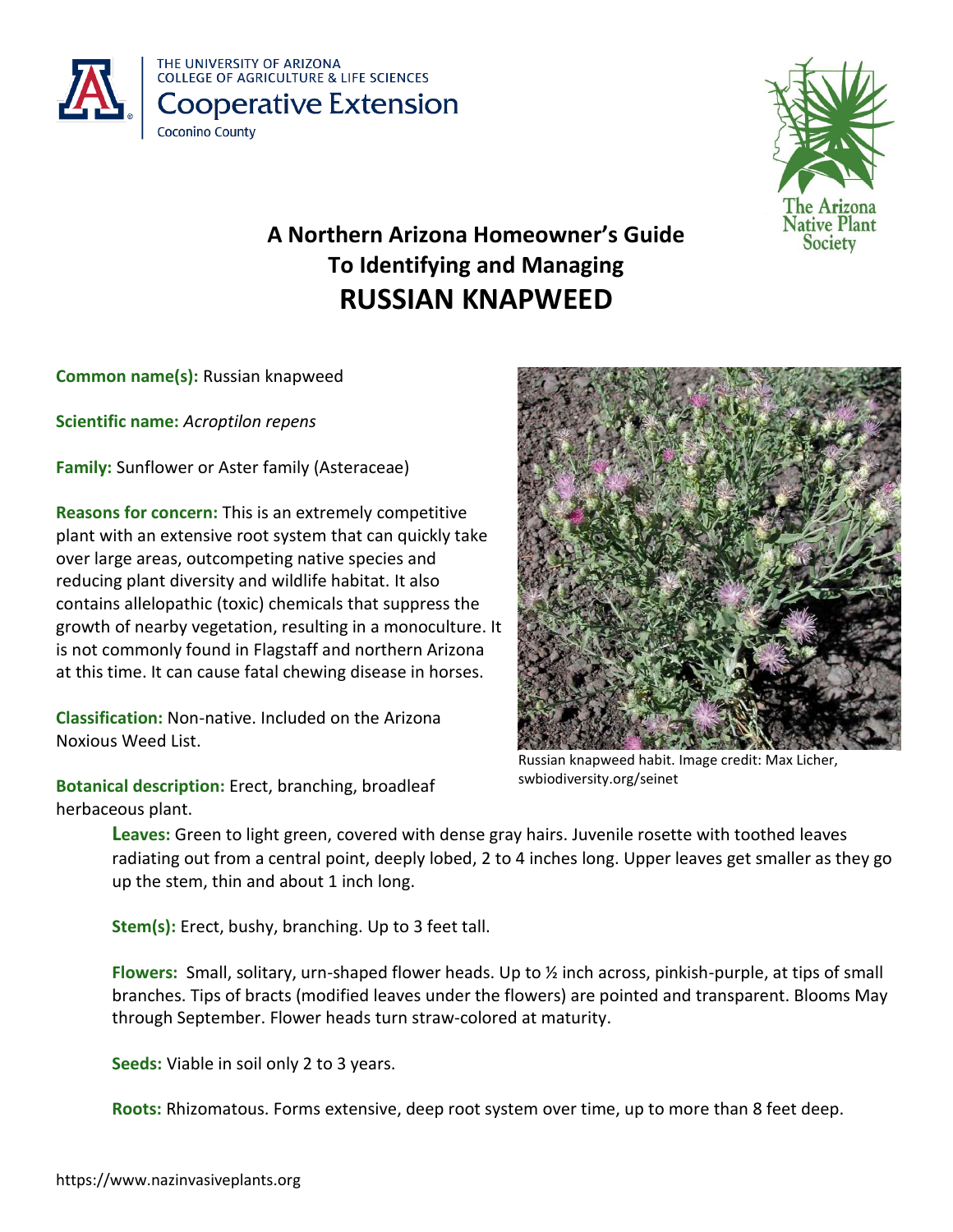## **Native to:** Eurasia

**Where it grows:** Likes damp soil, full sun from 3,000 to 8,000 feet elevation. Open, recently disturbed, cultivated, and grazed sites. Orchards, pastures, roadsides, rangelands.

**Life cycle:** Perennial

**Reproduction:** By some seeds. Primarily by roots.

**Weedy characteristics:** Russian knapweed is highly competitive and aggressive and can live for decades. The buds on the horizontal roots form shoots which grow into independent plants, making it very hard to eradicate, and the active roots grow fall through winter. It releases allelopathic (toxic) chemicals that inhibit growth of nearby plants. It forms dense colonies, choking out native vegetation important to pollinators and wildlife. In large amounts, it can be toxic to horses, but not sheep or cattle.

**Look-alike non-native plants:** Russian knapweed can be confused with diffuse and spotted knapweeds, both of which need to be eradicated, too. See separate pages on these invasive plants.

**Control strategies:** Prevention and early detection are essential**.** Dig out the rosettes while young, being sure to get as much of the root as possible. Always wear gloves. Continually monitor during the growing season, and remove any additional plants before they bud, flower and go to seed. Mowing is not effective. Herbicides may be necessary for larger populations and work best on actively growing rosettes. Contact your local county extension office for more information on chemical control

#### **Images:**



Russian knapweed flower heads. Image credit: Max Licher, swbiodiversity.org/seinet



Russian knapweed can form dense colonies. Image credit: Gregory Gust, swbiodiversity.org/seinet